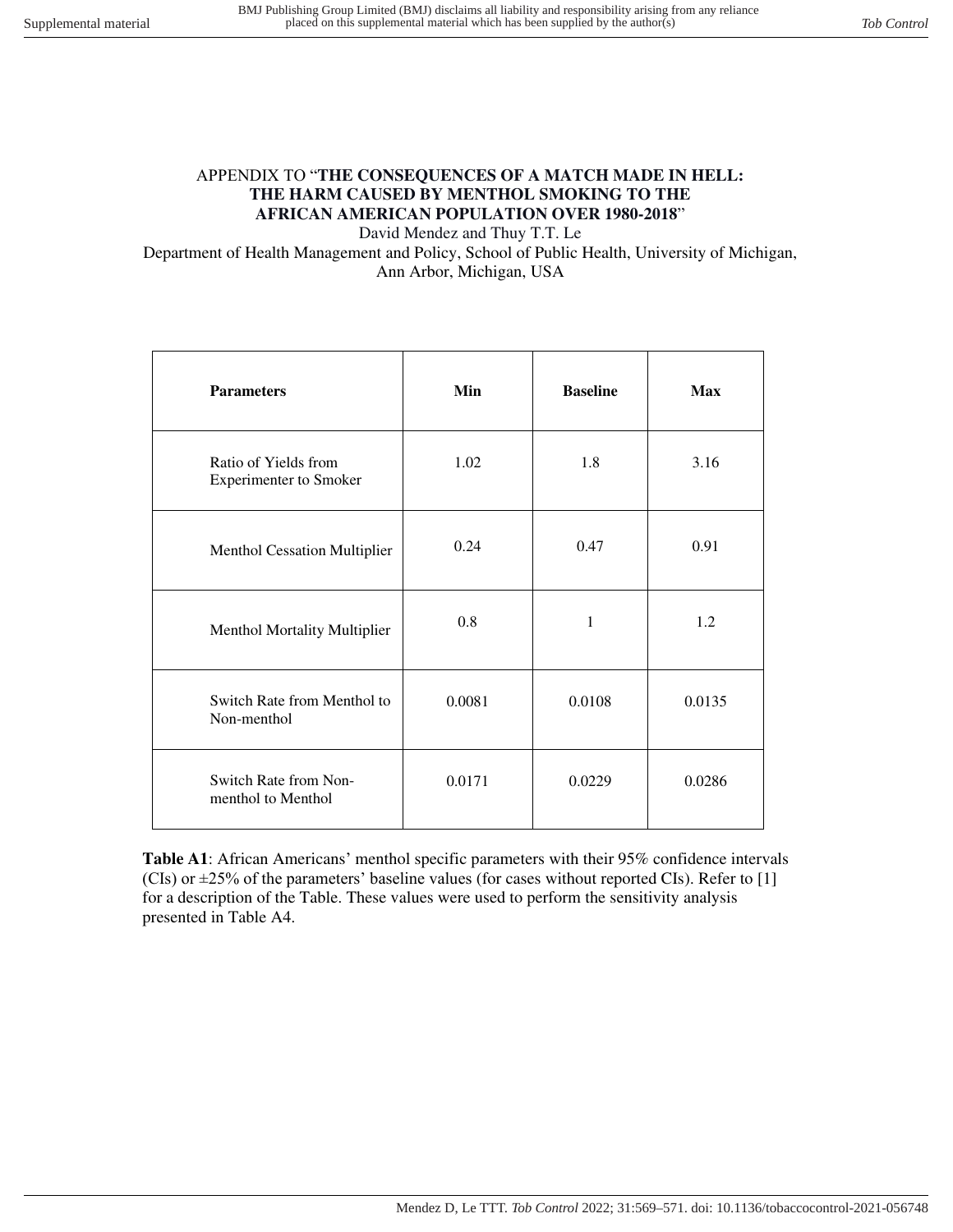|       | <b>Overall Cessation Rates in 1980</b> |                                    |  |
|-------|----------------------------------------|------------------------------------|--|
| Age   | <b>General Population</b>              | <b>African American Population</b> |  |
| 19-30 | 0.00209                                | 0.00138                            |  |
| 31-49 | 0.02147                                | 0.01422                            |  |
| $50+$ | 0.05958                                | 0.03945                            |  |

**Table A2:** Overall cessation rates in 1980 for the general and African American populations. The cessation rates for African Americans were calculated by multiplying the overall cessation rates for the general population from [2] with the cessation ratio between the general and African American populations [3].

|           | <b>Cessation rates</b> |                        |  |
|-----------|------------------------|------------------------|--|
| Age       | Non-menthol smokers    | <b>Menthol smokers</b> |  |
| 19        | 0.002772               | 0.001303               |  |
| $20 - 24$ | 0.002641               | 0.001241               |  |
| $25 - 29$ | 0.002547               | 0.001197               |  |
| 30        | 0.002282               | 0.001072               |  |
| 31-34     | 0.023439               | 0.011016               |  |
| 35-39     | 0.022525               | 0.010587               |  |
| 40-44     | 0.018814               | 0.008843               |  |
| 45-49     | 0.018684               | 0.008781               |  |
| 50-54     | 0.051365               | 0.024142               |  |
| 55-59     | 0.049663               | 0.023341               |  |
| 60-64     | 0.048492               | 0.022791               |  |
| 65-69     | 0.055294               | 0.025988               |  |
| 70-74     | 0.056493               | 0.026552               |  |
| 75+       | 0.039452               | 0.018542               |  |

**Table A3:** Non-menthol and menthol cessation rates in 1980 for the African American population which obtained by using Table A2 and the procedure described in [1].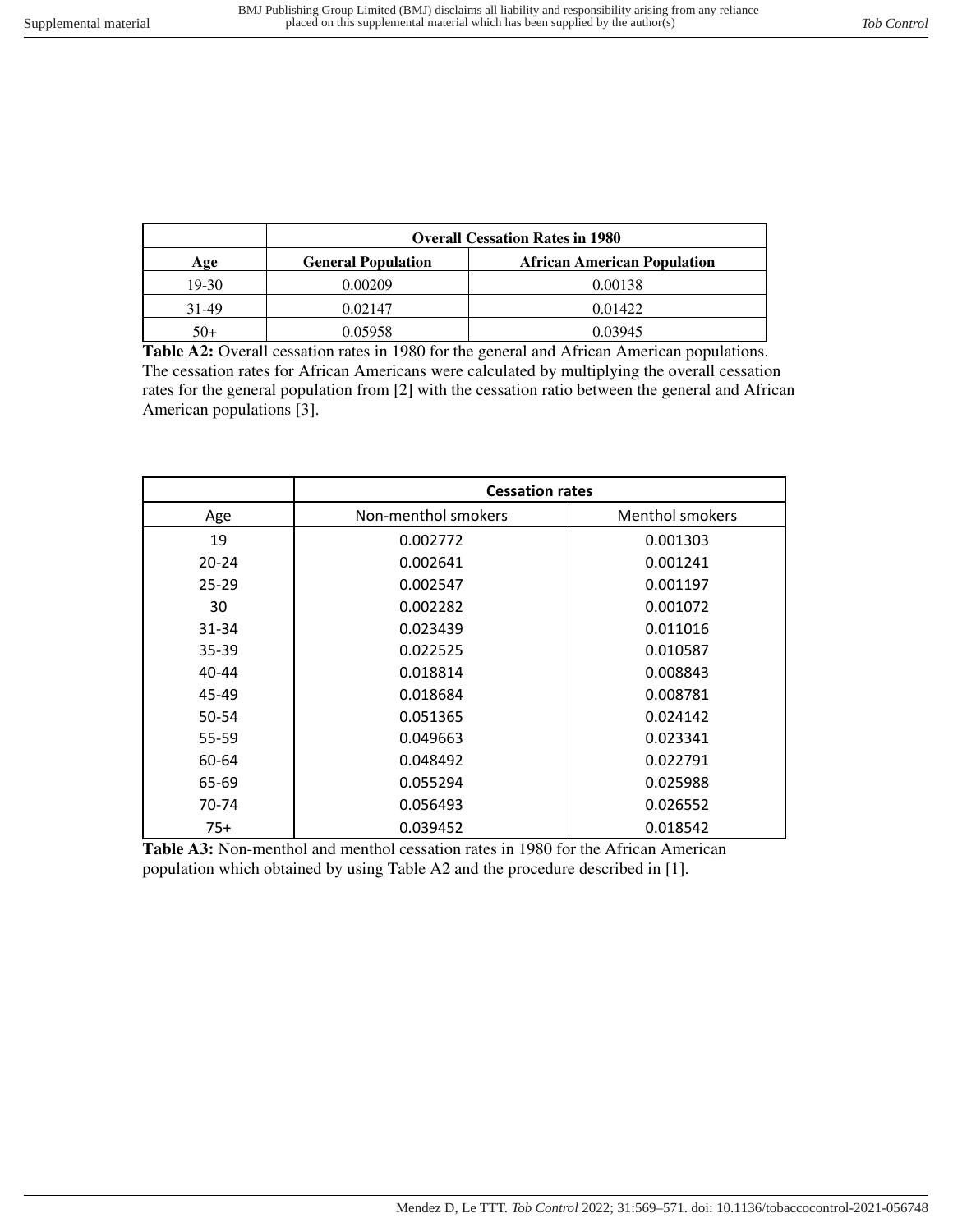| <b>Scenarios</b>                                                   | <b>Cumulative</b><br><b>Excess Smoking</b><br><b>Initiators</b> | <b>Cumulative</b><br><b>Excess Deaths</b> | <b>Cumulative</b><br><b>Excess Life Years</b><br>Lost |
|--------------------------------------------------------------------|-----------------------------------------------------------------|-------------------------------------------|-------------------------------------------------------|
| 1- Baseline Values                                                 | 1,508,913<br>(100%)                                             | 156,471<br>(100%)                         | 1,476,198<br>(100%)                                   |
| 2- Low Yield from<br><b>Experimenter to Smoker</b><br>(1.02)       | 57,776<br>(4% )                                                 | 130,653<br>(83%)                          | 1,297,598<br>(88%)                                    |
| High Yield from<br>$3-$<br><b>Experimenter to Smoker</b><br>(3.16) | 2,547,500<br>(169%)                                             | 174,949<br>(112%)                         | 1,604,025<br>(109%)                                   |
| 4- Low Menthol Cessation<br>(0.34)                                 | 1,508,913<br>(100%)                                             | 248,005<br>(158%)                         | 2,391,798<br>(162%)                                   |
| <b>High Menthol Cessation</b><br>$5-$<br>(0.99)                    | 1,508,913<br>(100%)                                             | 45,676<br>(29%)                           | 365,371<br>(25%)                                      |
| Low Menthol Mortality Risk<br>$6-$<br>(0.8)                        | 1,508,913<br>(100%)                                             | $-111,063$<br>$(-71%)$                    | $-2,696,493$<br>$(-183%)$                             |
| High Menthol Mortality<br>$7-$<br>Risk(1.2)                        | 1,508,913<br>(100%)                                             | 368,541<br>(236%)                         | 4,819,130<br>(326%)                                   |
| Low Switch Rate Menthol to<br>$8-$<br>Non-menthol $(0.81\%)$       | 1,508,913<br>(100%)                                             | 160,777<br>(103%)                         | 1,509,450<br>(102%)                                   |
| High Switch Rate Menthol<br>9-<br>to Non-menthol $(1.35\%)$        | 1,508,913<br>(100%)                                             | 152,369<br>(97%)                          | 1,444,219<br>(98%)                                    |
| 10- Low Switch Rate Non-<br>menthol to Menthol (1.71%)             | 1,508,913<br>(100%)                                             | 152,040<br>(97%)                          | 1,436,741<br>(97%)                                    |
| 11- High Switch Rate Non-<br>menthol to Menthol (2.86%)            | 1,508,913<br>(100%)                                             | 160,561<br>(103%)                         | 1,513,064<br>(102%)                                   |

**Table A4:** Estimates of cumulative excess smoking initiation, smoking-related premature deaths and life-years lost due to menthol cigarettes over 1980-2018 for the Black American population.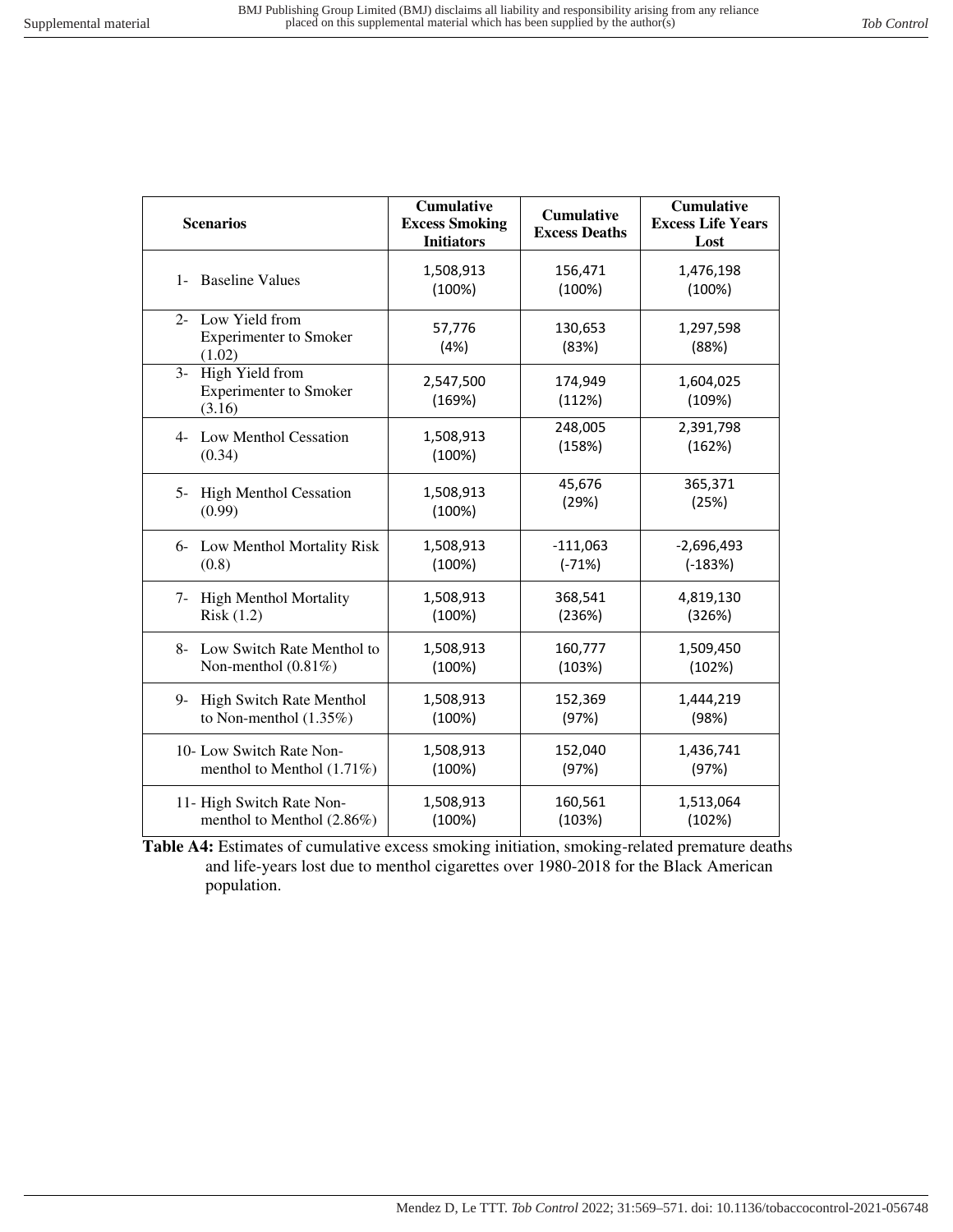| Age      | <b>Relative Risk</b> | <b>Relative Risk</b> |
|----------|----------------------|----------------------|
|          | <b>Former</b>        | <b>Current</b>       |
| $0 - 34$ |                      |                      |
| 35-39    | 1.447                | 2.083                |
| 40-44    | 1.447                | 2.081                |
| 45-49    | 1.447                | 2.080                |
| 50-54    | 1.447                | 2.077                |
| 55-59    | 1.447                | 2.079                |
| 60-69    | 1.447                | 2.359                |
| 70-74    | 1.277                | 1.824                |
| 75-79    | 1.187                | 1.583                |
| 80-84    | 1.185                | 1.576                |
| $85+$    | 1.182                | 1.561                |

**Table A5:** Relative risks for African American smokers (derived from CPS II data and provided by Dr. Michael Thun, from the American Cancer Society for the 2011 TPSAC Menthol Report.)



**Figure A1:** Simulated smoking prevalence under status quo ante and counterfactual scenarios and reported NHIS smoking prevalence over 1980–2018.